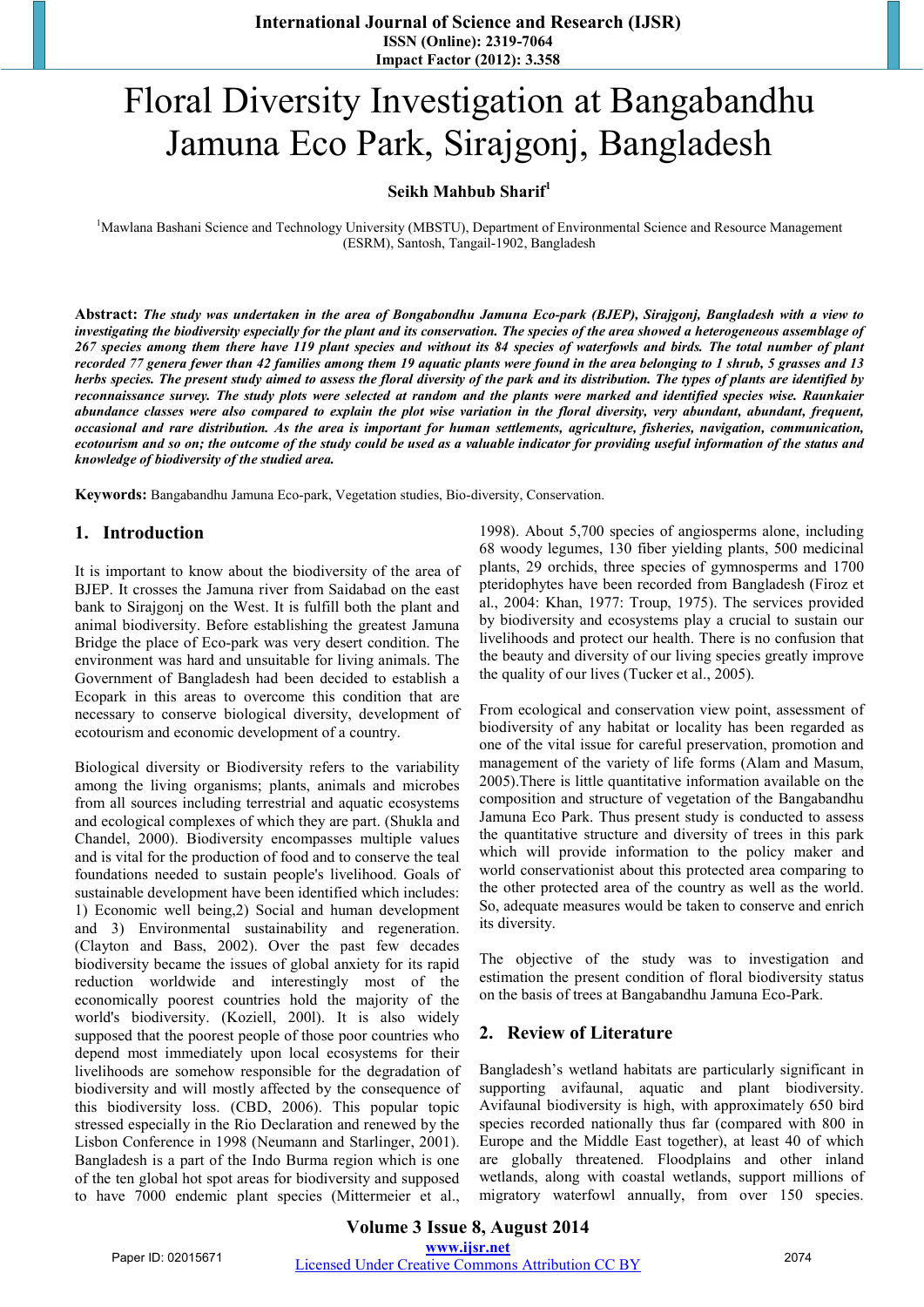Inshore areas of the Bay of Bengal, as well as inland wetlands, support considerable aquatic biodiversity, including some 120 species of marine fish, 260 species of freshwater and brackish water fish and several globally threatened turtle species. Plant biodiversity in Bangladesh is estimated at over 5,000 species of higher plants, some 158 of which are found in freshwater wetlands and 334 in coastal wetlands. Key components of Bangladesh's plant biodiversity include its globally significant mangrove resources as well as the within-species genetic diversity found in several thousand varieties of rice grown within seasonally flooded areas. ( CWBMP, UNDP, 2000)

Although Bangladesh is rich in biodiversity (species) but has identified 12 species of wildlife as extinct in Bangladesh Contradictorily Hussain (1992) and Asmat (2001) found 18 species of wildlife as extinct from the country. A lot of country' s mammals, birds, reptiles are now under tremendous pressure forseveral reasons. IUCN (2000) has listed a total of 40 species of inland mammals, 41species of birds, 58 species of reptiles and 8 species of amphibians under variousdegrees of risks in the country. Unfortunately reliable information regardingthreatened floral diversity is not available in the country. It has been assumed thatalready 10% flora of the country haveextinct. According to a recent exercisecompleted by the Bangladesh National Herbarium, 106 vascular plant species facerisks of various degrees of extinction in Bangladesh (Reza, 2004). Again, Dey (2006) listed 167 plant species as vulnerable or endangered in Bangladesh.

Ecologically Bangladesh supports a diverse set of ecosystems. These includessandy beaches tomangroves, flood plains, ecosystems, expansion in HYV rice production, indiscriminate use of pesticides and pollution and siltation of the river as well as wetland system. lowland forests, terraces and hills reaching far north into the eastern Himalayas – oneof 25 biodiversity hot-spots globally identified. The country has the world's largestcontinuous mangrove forests in its south-western part; in its eastern part it has a largetract of evergreen to semi-evergreen hill forests; once very rich in biodiversity besides in north- eastern part of the country there are many wetland areas; locallycalled haors which harbors a huge number of plants, migratory birds (water fowls) and freshwater fish species. In Bangladesh, over 80% of the land is low-lying andhence waterlogged or flooded at least part of the year. Much of the land area does notgenerally exceed 40m ASL, making the country's landscape the single largest flood-basin in South Asia. The entire country is biogeographically a transition between theIndo-Gangetic plains and the eastern Himalayas and in turn part of the Indo-Chinesesub region of the Oriental realm (IUCN, 2004).

Bangladesh Forest Department (FD) manages 1.53 million hectaresof forest land of the country (Roy, 2005). Besides, 0.73 million ha of unclassed state forests (USF) are under the control of district administration. Thenatural forests of Bangladesh covers three major vegetation types occurring in threedistinctly different land types, i.e., hill forest (evergreen to semi-evergreen); plain landsal forest and mangrove forest. Although, once this public forests were very wealthybut during the last few decades they have been degraded heavily due to variousmanagerial and other problems.

Bangladesh has the highest rural population densities in the world with lowest percapita forest land (Anon, 2003; Rahman et. al. 2003). The contribution of the forestrysector to GDP is 3.3% at current prices and about 2% of the country's labor forces areemployed in this sector (Siddiqi, 2001). Officially, although Bangladesh has nearlyabout 17.5% forest coverage butonly 6% of them are wellstocked. Besides, the annualdeforestation rate in the countryis 3.3% which is highest amongthe south-east Asian countries (Poffenberger, 2001). In recentdays, although government has become anxious about biodiversity conservation but country's forest and biodiversity are still facing various challenges like other regions of the world.

# **3. Materials and Method**

## **3.1 Geographical location of the study area**

The study area Bangabandhu Jamuna Eco park lies at the Sirajgonj Sadar Upozilla under the Sidabad Union. The main convenience of this eco-park is, its lies surrounding point of the two parts of the country because of existing great Jamuna Bangabandhu Bridge. The total area of Ecopark is 600 acres among them only 124 acres areas are restricted by fencing at 2007-2008. It is 125 km far from the capital Dhaka and situated at the west of Jamuna Bridge.

## **3.2 Site selection for the study**

The information about the environmentally important area for collecting floral data of area. It is impossible to determine the overall floral biodiversity of this park because there have thousand of species. So we have selected four plots randomly for our study convenience. Our selective areas are:

1) Deep Point (West), 24˚24ʹ01.12ʹʹ N to 89˚44ʹ56.93ʹʹE

2) Site of Embankment Point (East), 24˚24ʹ02.69ʹʹ N to 89˚45ʹ06.90ʹʹE

3) Site of the River Point (North), 24˚24ʹ30.89ʹʹ N to 89˚44ʹ55.36ʹʹE

4) Officers Rest House, 24˚23ʹ57.19ʹʹ N to 89˚44ʹ53.94ʹʹE

#### **3.3 Identification of Biodiversity status**

We have identified floral species at selected four plots (20m x 20m) by observation with the "Quadrat Method" where we hahe taken  $1m<sup>2</sup>$  for each quadrat and also help from expert and interview of the local people. According to the expert and local people's opinion many floral species are available in those plots but very few among them were found during when we observed by the Quadrat Method. To estimate the floral biodiversity at BJEP we have taken three steps. Within each plot the number and name of all the trees, were counted and recorded. To estimate the floral biodiversity at BJEP we have taken three steps.

Firstly, we had determined the density of species by crude density process.

Secondly, we had determined the frequency by belt transect method by using formula.

Thirdly, we had compared the frequency of the species by with the Raunkaier classes of abundance.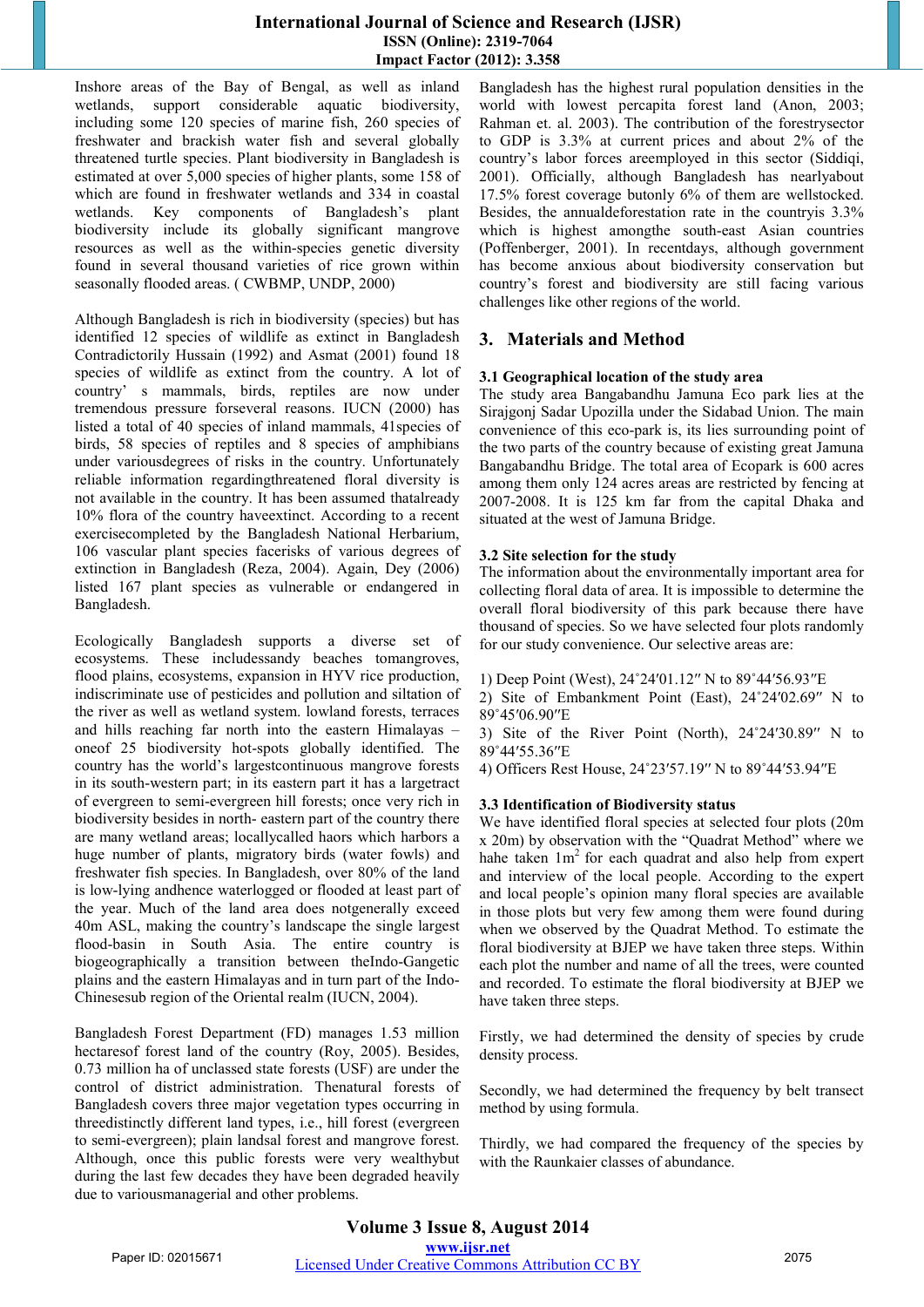#### **3.4 Floral Estimation of BJEP**

The eco-park is full of hundreds of floral species and it is quite impossible to determine the full floral species estimation. So we have taken trees of the park. Actually it is not overall estimation of the park but also for the main trees because in our country both eco-park and national park the main victims for extinction is tree. The study may help the authority for knowing about how much floral species remain and how of them are in abundance.

#### **3.4.1 Assessing of total distribution of the tree**

First we have selected the size of plot area and then we assessed what kinds of trees remain at the BJEP in each of plots. It is very important to know that what kinds of trees and how much of trees remain at the area. Without assessing the trees quantity we cannot estimate the floral diversity. Here we take a table with contains 1sq m for distributing the total area 20 sq m and input the amount of species present at every sq m.

## **3.4.2 Density Distribution**

The numerical strength of a species in relation to a definite unit space is called density. Here we have identified the crude density that refers the number of individuals of a particular species per unit area. Each organism occupies only the area that can adequacy meet its requirement.

The formula use for measuring the density of the species here the plants is:

$$
Density \frac{\text{Total no. of individuals of a species in all the sample plots}}{\text{Total no. of sample plots}}
$$

#### **3.4.3 Frequency distribution of the floral species basically for the tree at BJEP**

The term "frequency" has different meetings to different disciplines. But in the biodiversity it contains further perspective. As with any vegetation sampling activity, the first step is to design a protocol that can accomplish the assessment or monitoring goal within available time and resources. Once this is set, then frequency measures can be accomplished by random, systematic, or subjective locations of plots. A stratified approach might also be advantageous.

**Step 1:** Count and record the number of individuals of each species in each plot.

**Step 2:** Calculate frequency of each plant by the following equation:

$$
(F) = \frac{\text{No. of plots of in which species occurs}}{\text{Total no. of plots in examine}} \times 100
$$

In the data sheet we have use 20 plots where each contain 1sqm specifically examined so total number of plots in which a plant occurred is 20.

#### **3.5 "Raunkaier" abundance classes**

Raunkaier classes a model for determining the abundance of species. It is an universal classes for measuring abundance of species in biodiversity estimation. Though some specialist are not agreed with this process because it is failed to measure the coral reef. Here we use these abundance classes of Raunkaier for measuring the abundance for estimating the floral biodiversity.

| Rank                           | Classes       | Stalks per square meter (%) |  |
|--------------------------------|---------------|-----------------------------|--|
|                                | Very abundant | 81 to 100                   |  |
| 2.                             | Abundant      | 61 to 80                    |  |
|                                | Frequent      | 41 to 60                    |  |
|                                | Occasional    | 21 to 40                    |  |
|                                | Rare          | $0$ to $20$                 |  |
| $11. \ldots 101. \ldots 11000$ |               |                             |  |

(Shukla and Chandel, 2000)

## **4. Results and Discussion**

For vegetation studies, a reconnaissance survey was conducted for identifying different types of plants. Study plots of 400  $m^2$  were randomly selected. All plants >10 cm gbh (1.3m above ground level) were marked and identified species wise. Here some lists are given below. Here all plants are listed commonly from the four selected area.

## **4.1 Aquatic plants of the BJEP**

A total number of 19 aquatic plants were found in the area of BJEP belonging to 19 families having 1 shrub, 5 grasses and 13 herbs species. The total genus of completely aquatic species was 10 bearing the dominant species Nymphpea pubescens (Sada Shapla) and Hygrorhiza arigtdta (Dol). Gramineae is the largest and Lemnaceae is the minor family based on their species abundance in the wetlands area. Family Convolvulaceae having 2 species, Pontederiaceae 1 species, Araceae 2 species, Polygonaceae 1 species, Cyperaceae 2 species, Onagraceae 1 species and Amaranthaceae 1 species each.

**Table 1:** Biodiversity of aquatic plants observed in the area of BJEP

| Local Name  | Family         | Genus         | <i>Species</i> |
|-------------|----------------|---------------|----------------|
| Kachuripana | Pontederiaceae | Eichhornia    | crassipes      |
| Khudipana   | Lemnaceae      | Lentna        | minor          |
| Fopapana    | Araceae        | Pistia        | stratiotes     |
| Panikachu   | Pontederiaceae | Monochoria    | Hastata        |
| Sada Shapla | Nymphaceae     | Nymphaea      | pubescens      |
| Panilong    | Onagraceae     | Ludwigia      | hyssopifolia   |
| Kalmilata   | Convolvulaceae | Ipomoea       | acluatica      |
| Dholkalmi   | Convolvulaceae | Ipomoea       | Jistulosa      |
| Malancha    | Amaranthaceae  | Alternanthera | philoxeroides  |
| Helencha    | Cnagraceae     | Jussleua      | repens         |
| Jonia       | Cyperaceae     | Fimbristylis  | miliceae       |
| Keshur      | Cyperaceae     | Cyperus       | michelianus    |

## **4.2 Timber plants of the BJEP**

The recorded timbered plants of the area of BJEP were 17 where all the species are tree. Leguminaceae and Moraceae were the largest families having 4 species and 3 species where Gramineae, Bombaceae, Euphorbiaceae, Myrtaceae, Lythraceae, Meliaceae, Verbenaceae, Rubiaceae and Urticaceae have only one species of each. The species abundance of Ficus spp. was rich (3 species) but the plantation richness of the genus Gameuna, Dalbergia, Trewia and Eucalyptus was adequate.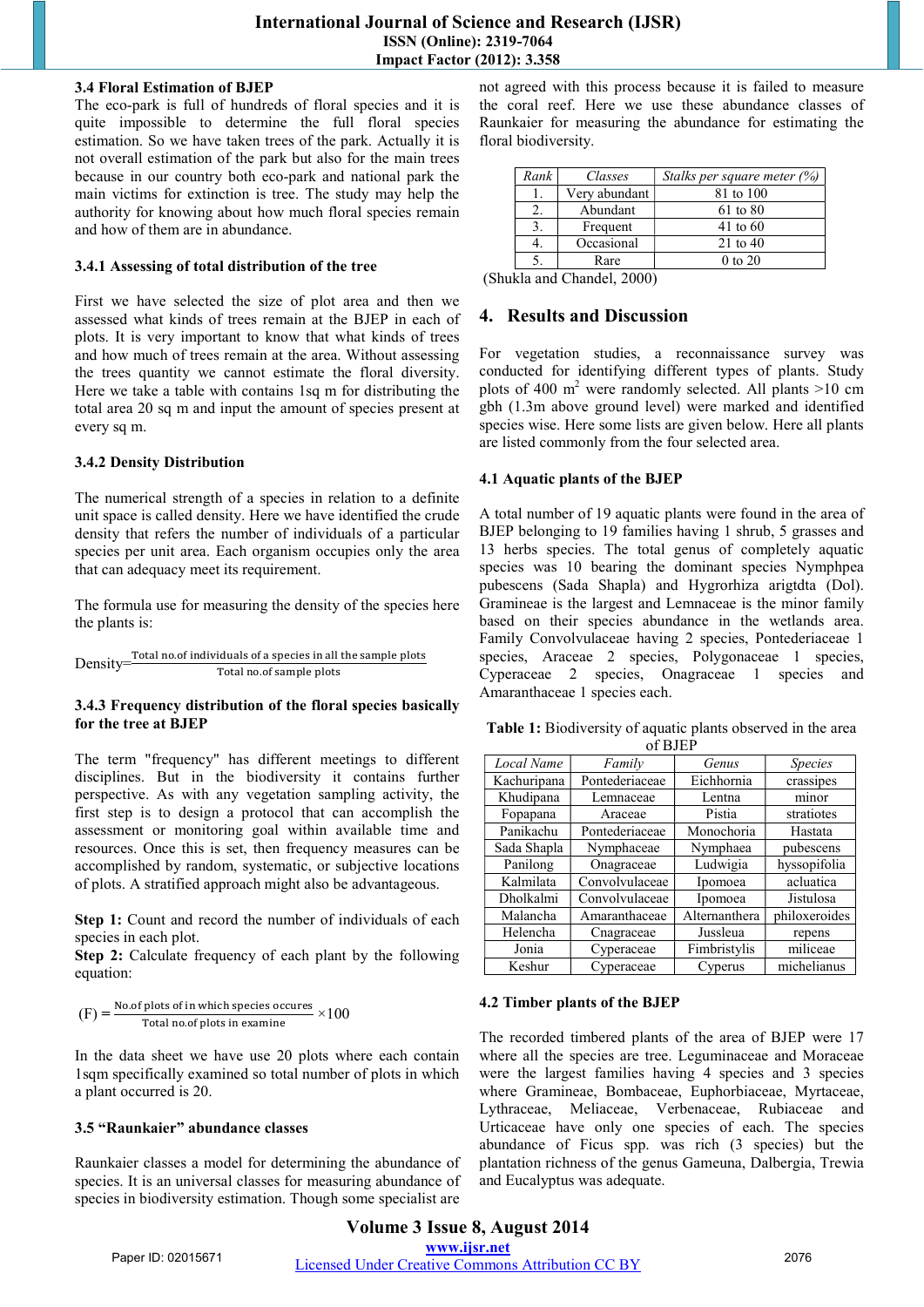| Local Name | Family         | Genus           | <b>Species</b> |
|------------|----------------|-----------------|----------------|
| Akashmoni  | Mimosaceae     | Acacia          | auriculiformis |
| Eucalyptus | Myrtaceae      | Eucalyptus      | camaldulensis  |
| Rain tree  | Mimosaceae     | Albizzia        | Saman          |
| Sissoo     | Papilionaceae  | Dalbergia       | Sisso          |
| Pitali     | Euphorbiaceae  | Trewia          | Polycarpa      |
| Jarul      | Lythraceae     | Lagerslroentia  | Speciosa       |
| Mahogoni   | N4eliaceae     | Swielenia       | macrophylla    |
| Gamar      | Verbenaceae    | Gmelina         | Arborea        |
| Kadam      | Rubiaceae      | Anthocephalus   | Chinensis      |
| Sheora     | Urticaceae     | <b>Sterblus</b> | asper          |
| Sonalu     | Caesalpinaceae | Cassia          | Fistul         |
| Simul      | Bombaceae      | Bombax          | Ceiba          |
| <b>Bot</b> | Moraceae       | Ficus           | bengalensis    |
| Pakur      | Moraceae       | Ficus           | Comosa         |
| Dumur      | Moraceae       | Ficus           | Carica         |
| Bamboo     | Gramineae      | Baflthusa       | auruttdinaceae |

**Table 2:** Biodiversity of the timber plant species identified in the area of BJEP

#### **4.3 Fruit plants of the area of BJEP**

Three palms, 1 herb and 7 tree fruit plants were observed in the area locality with the abundance of Banana, Tal and Khejur species. Palmae is the biggest family with 3 species and Musaceae is the lowest family with single species. Anacardeaceac, Rutaceae, Moraceae, , Rhamnaceae and Dilleniaceae had only 1,- 1, 1,2, 1 and 1 species, respectively.

**Table 3:** Biodiversity of fruit plant species identified in the area of BJEP

| Local Name   | Family        | Genus           | <i>Species</i> |
|--------------|---------------|-----------------|----------------|
| Am           | Anacardiaceae | Mangifera       | indica         |
| Kanthal      | Moraceae      | Artocarpus      | heterophyllus  |
| Payara       | Myrtaceae     | Psidium         | Guajava        |
| Jam          | Myrtaceae     | Syzygium        | cumini         |
| <b>Boroi</b> | Rhamnaceae    | Zizyphus        | mauritiana     |
| Chalta       | Dilleniaceae  | Dillenia        | indica         |
| Tal          | palmae        | <b>Borassus</b> | flabellifer    |
| Khejur       | palmae        | phoenix         | sylvestris     |
| Shupari      | palmae        | Areca           | catechu        |

## **4.4 Fodder plants of the area of BJEP**

Only 5 species of fodder plants was found in the area with species abundance of Mander and Jiga. Three species of Leguminoceae, 1 species of Moraceae and 1 species of Burseraceae were identified during the study period. All the species of fodder plants belonging to the habitat of tree.

**Table 4:** Biodiversity of fodder plant species observed in the

|            | area of BJEP  |           |                |
|------------|---------------|-----------|----------------|
| Local Name | Family        | Genus     | <i>Species</i> |
| Ipil-Ipil  | Mimosaceae    | Leucaena  | leucocephala   |
| Mander     | Papilionaceae | Erythrina | variegata      |
| Babla      | Mimosaceae    | Acacia    | nilotica       |
| Jiga       | Burseraceae   | Guruga    | pinnata        |
| Khoksha    | Moraceae      | Ficus     | hispida        |

#### **4.5 Medicinal plants of the area of BJEP**

Two grasses, 3 shrubs, 5 trees and 10 herbs species of medicinal plants were observed in the study area with a total of 23 species richness. Among the trees, Alstonia macriphylla, Ipomoea fistulosa and Hygrorhiza asistata were the dominant species. Bishkathali belonging to Polygonaceae, Tulsi belonging to Labiatae, Dhutora belonging to Solanaceae, Thankuni belonging to Umbelliferae and Hatisur belonging to Boraginaceae were the most common species of the wild medicinal plants. According to family, Solanaceae had 3 species, Cyperaceae 2 species, Gramineae 1 species, Amaranthaceae 2 species, Compositae 1, Leguminosae 2 species with endangered species arjun of Combretace and bishiarul of Acanthaceae family.

**Table 5:** Biodiversity of medicinal plant species observed in the area of **BIEP** 

|            | the area of DJET |              |                |
|------------|------------------|--------------|----------------|
| Local Name | Family           | Genus        | <i>Species</i> |
| Chatim     | Apocynaceae      | Alslonia     | macrophylla    |
| Arjun      | Combretaceae     | Terminalia   | arjuna         |
| Akande     | Asclepiadaceae   | Calotropic   | procera        |
| Bishjarul  | Acanthaceae      | Justicia     | gendarussa     |
| Sonalu     | Caesalpinaceae   | Cassia       | fistula        |
| Goraneem   | Meliaceae        | Melia        | sempervirens   |
| Dhutora    | Solanaceae       | Datura       | metel          |
| Lazzabati  | Mimosaceae       | Mimosa       | pudica         |
| Helencha   | Onagraceae       | Jussleua     | repens         |
| Dholkalmi  | Convolvulaceae   | lpomoea      | Jistulosa      |
| Hatisur    | Boraginaceae     | Heliotropium | indicum        |
| Keshuti    | Compositae       | Eclipta      | alba           |
| Tulsi      | Labiatae         | 0cimum       | sanctum        |
| Amrul      | Oxalidaceae      | Oxalis       | corniculata    |

#### **4.6 Analysis of the main trees in BJEP**

#### **Density determination of the study area**

#### **Study area 1: Deep Point (West), 24˚24ʹ01.12ʹʹ N to 89˚44ʹ56.93ʹʹE**

At the study area 1, the highest density of plants in each quadrat could be found for Jhau (1.65) and then followed by Akashmoni (1.10), Shilkoroy (1.0), Jarul (0.85), Nagessor (0.75), Segun (0.75) remain respectively.

#### **Study Area 2: Site of Embankment Point (East), 24˚24ʹ02.69ʹʹ N to 89˚45ʹ06.90ʹʹE**

At the study area 2, the highest density of plants in each quadrat could be found for Jhau (1.90) and then followed by Rain tree (1.25), Jarul (1.15), Bot (0.80), Pakur (0.75), Simul (0.65) remain respectively.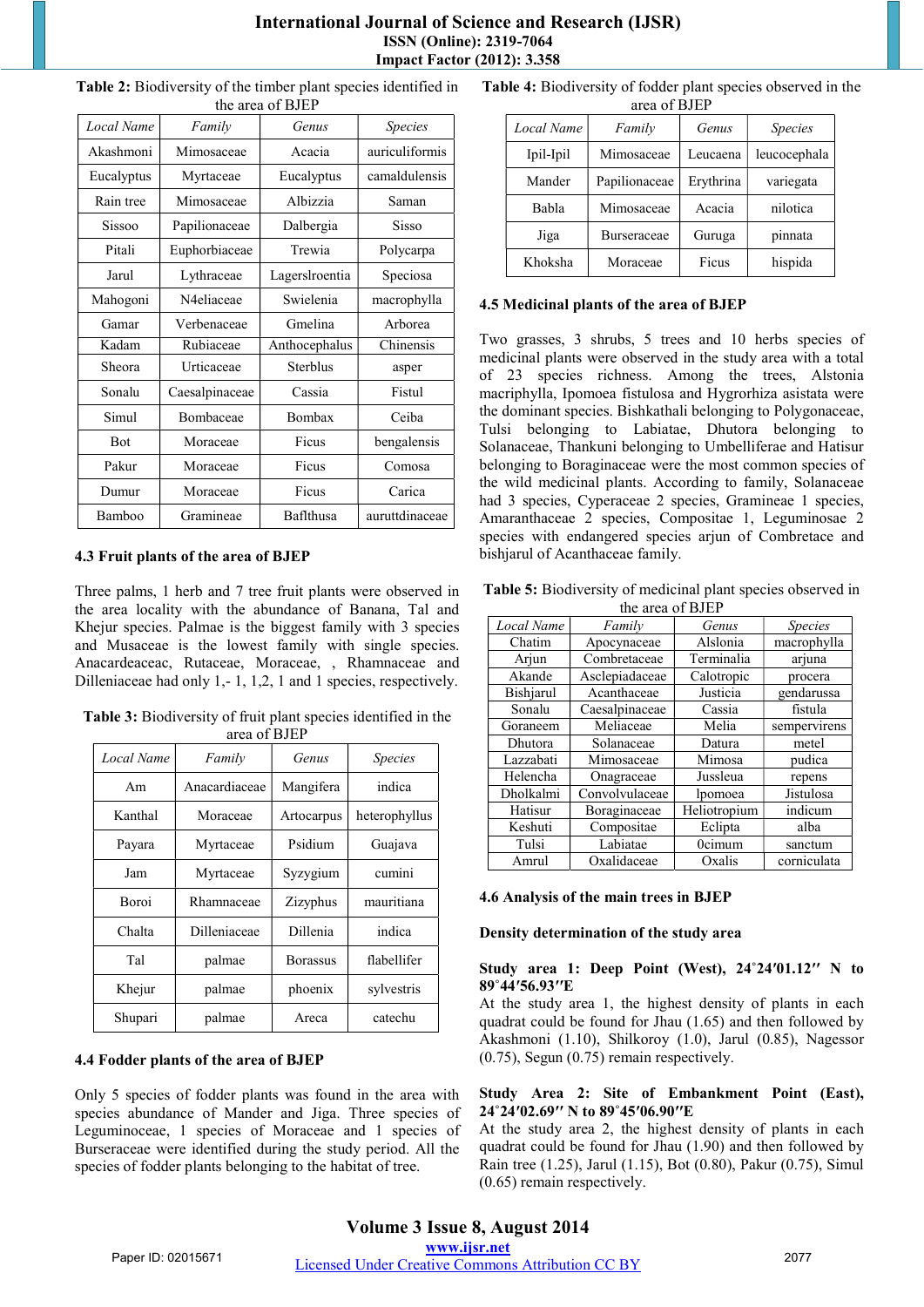#### **Selective Area 3: Site of the River Point (North), 24˚24ʹ30.89ʹʹ N to 89˚44ʹ55.36ʹʹE**

At the study area 3, the highest density of plants in each quadrat could be found for Payara (1.75) and then followed by Am (1.70), Eucalyptus (1.25), Ipil-Ipil (1.00), Boroi (0.45), Babla (0.40) remain respectively.

#### **Selective Area 4: Officers Rest House, 24˚23ʹ57.19ʹʹ N to 89˚44ʹ53.94ʹʹE**

At the study area 3, the highest density of plants in each quadrat could be found for Mahagony (1.60) and then followed by Nym (1.50), Kathal (0.65), Kadam (0.55), Bakul (0.50), Krisnochura (0.45) remain respectively.

## **Frequency determination of the study area**

#### **Study area 1: Deep Point (West), 24˚24ʹ01.12ʹʹ N to 89˚44ʹ56.93ʹʹE**

At the study area 1, the highest frequency  $(\%)$  of plants in each quadrat could be found for Jhau (55) and then followed by Akashmoni (50), Shilkoroy (45), Jarul (40), Nagessor (35), Segun (40) remain respectively.

## **Study Area 2: Site of Embankment Point (East), 24˚24ʹ02.69ʹʹ N to 89˚45ʹ06.90ʹʹE**

At the study area 2, the highest frequency (%) of plants in each quadrat could be found for Jhau (70) and then followed by Rain tree (45), Jarul (45), Bot (40), Pakur (35), Simul (35) remain respectively.

#### **Selective Area 3: Site of the River Point (North), 24˚24ʹ30.89ʹʹ N to 89˚44ʹ55.36ʹʹE**

At the study area 3, the highest frequency (%) of plants in each quadrat could be found for Am (60), and then followed by Payara (50), Eucalyptus (35), Ipil-Ipil (35), Boroi (25), Babla (20) remain respectively.

#### **Selective Area 4: Officers Rest House, 24˚23ʹ57.19ʹʹ N to 89˚44ʹ53.94ʹʹE**

At the study area 4, the highest frequency  $(\%)$  of plants in each quadrat could be found for Mahagony (45) and then followed by Nym (45), Kathal (30), Kadam (30), Bakul (20), Krisnochura (20) remain respectively.

Here the park have not contains any kind of very abundant species but contains some of abundant species that are marked at deep green and the species that are frequent marked as light green. At the same way the species which are found occasionally detected as dark red and the species that's found hardly at the park or may face at extinct level marked as red color finally that's are expressed by the following table.

| Table 6: List of the major plants species abundances |                                      |            |  |
|------------------------------------------------------|--------------------------------------|------------|--|
| Local name                                           | Name of the species                  | Abundances |  |
| Jhau                                                 | Casuarina equiseiifolia              | Abundant   |  |
| Jarul                                                | Lagerstroemia speciosa               | Frequent   |  |
| Segun                                                | Tectona grandis                      | Frequent   |  |
| Akashmoni                                            | Acacia auriculiformis                | Frequent   |  |
| Shilkory                                             | Atbiza procera                       | Frequent   |  |
| Nagessor                                             | Mesua ferrea                         | Occasional |  |
| Bot                                                  | Ficus bengalensis                    | Occasional |  |
| Simul                                                | Bombax ceiba                         | Occasional |  |
| Rain tree                                            | Albizzia saman                       | Abundant   |  |
| Pakur                                                | Ficus comosa                         | Frequent   |  |
| Am                                                   | Mangifera indica                     | Abundant   |  |
| Payara                                               | Psidium guajava                      | Abundant   |  |
| Boroi                                                | Zizyphus mauritiana                  | Rare       |  |
| Eucalyptus                                           | Eucalyptus camaldulensis             | Abundant   |  |
| Babla                                                | Acacia nilotica                      | Rare       |  |
| Ipil-Ipil                                            | Leucaena leucocephala                | Frequent   |  |
| Mahagoni                                             | Swietenia mahagoni                   | Abundant   |  |
| Nym                                                  | Azadirachta indica                   | Abundant   |  |
| Kadam                                                | Anthocephalus chinensis              | Rare       |  |
| Bakul                                                | Minusops elengi                      | Occasional |  |
| Krisnochural                                         | Delonix regia                        | Rare       |  |
| Kalhal                                               | Artocarpus heterophylluss Occasional |            |  |
|                                                      |                                      |            |  |

By comprising this table we founded the following graph:

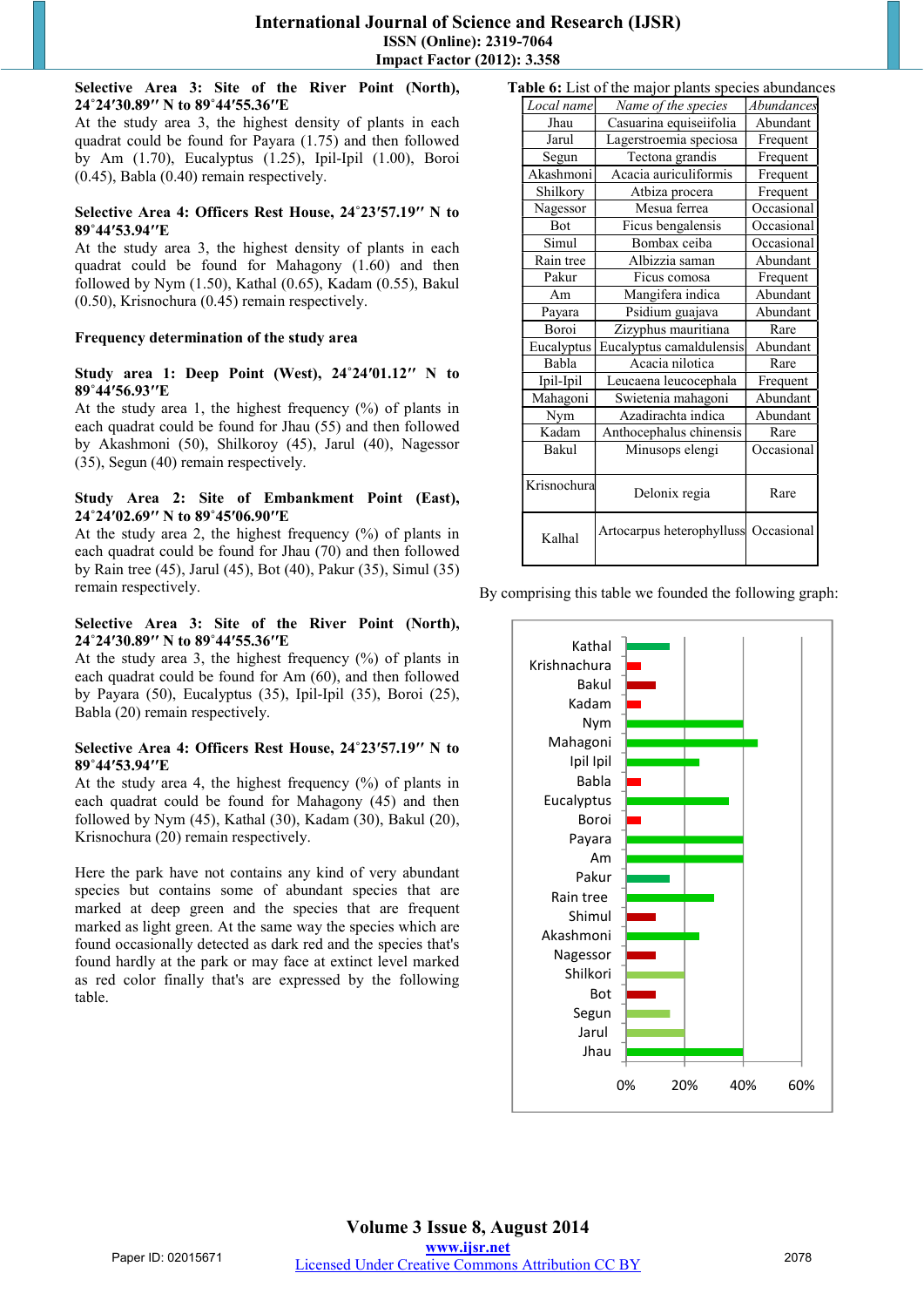# **5. Conclusions and Recommendation**

## **5.1 Conclusions**

Bangabandhu Jamuna Ecopark is a historic and rich in floral biodiversity habitat in Bangladesh. It has dynamic influence on our environmental, social, ecological as well as economic sector. But it is very unfortunate that the biodiversity of this deciduous forest are decreasing day by day. Current management practices are inadequate and inefficient to manage the Bangabandhu Jamuna Ecopark sustainability. As identified in the forestry sector policy document, many of the aforestation forest estimation policies cannot be successfully implemented due to the following main causes: population pressure, poverty, high demand of fuel wood, negative influence of local and involvement of local political leaders in deforestation and encroachment of forest land by locals. To protect and enrich the biodiversity of this BJEP by enforcement of laws, extension of forest, motivation and awareness building and campaign among people are helpful to reduce the depletion of forest biodiversity. Corruption at different levels of management systems, illegal filling of trees and collection of fuel wood are some of major constraints in successful implementation of development projects. The concept of sustainable biodiversity conservation should be understood by forest personnel and local people. The honesty and sincerity of the forest department are also important for conservation process.

#### **5.2 Recommendation**

Protected areas in Bangladesh plays significant roles in ecological, social, economic aesthetic, recreational and also have an important role for conserving the biodiversity. The forest protected area specially the BJEP. The following recommendations can be implemented to overcome the problems and to upgrade the conditions.

- 1. Develop policy conducive to improve forest protected area management and build strengthen the institutional systems and capacity of forest Department and Key stakeholders so that improvement under the project can be constituencies to further these goals.
- 2. To stop the destruction of biodiversity by the social forestry project.
- 3. Improvement and extension of existing wildlife breeding centers and increase opportunities for sustainable ecotourism, education and research.
- 4. Improvement the income and livelihoods of people living in and around forest areas, job creation and enterprise development associated with forest areas and nature and also active and vibrant partnership for nature conservation between citizens and the Forest Department,
- 5. Updating and enforcing forest acts and rules. Awareness raising activities should be on a priority basis in the area to make the people understand how they would benefit from this project,
- 6. Planned ecotourism may be promoted in and around the forest with provision for generating funds for forest management and welfare of local people.

## **Acknowledgement**

I am mostly grateful to almighty Allah the Merciful and the Beneficent, Who has enabled me to complete this work successfully without problem. I would like to express my sincere appreciation to my reverend Research Supervisor Ruksana Haque Rimi, Assistant professor, Department of Environmental Science and Resource Management for giving me her valuable guidance and insight, stimulating suggestions and advices, continuous encouragement and support and reliance throughout the research period to prepare the report within very short lime.

Her guidance punctuality, discipline and simplicity have been indelible memory for us. In order to conduct the study necessary information was collected through books, journals, newspapers, electronic media and other secondary sources. My sincere gratitude goes to all the authorities related to it, including Forest Department, Sirajgonj, Pabna Range in BJEP. We specially thank to Khyrul Alom (Range Officer) who helps us to investigate floral diversity. I also wish to express sincere thank and love to my friends specialy Pijush Kumar Saha and my elder brother Md. Abdullah Al Mamun for help.

# **References**

- [1] Alam. M.S, Masum. K.M, (2005). Status of Homestead Biodiversity in the Offshore Island of Bangladesh, Research Journal of Agriculture and Biological Sciences, 1(3), pp 246-253.
- [2] Anonymous. 2003. Bangladesh Economic Review, Economic Advisers Wing, Finance Division, Ministry of Finance, Bangladesh Secretariat, Dhaka.
- [3] Asian Wetland Bureau Publication: NHBS, Wetlands International - Asia, Pacific. ...Wildlife, science and conservation since 1985
- [4] CBD. 2006. Global Biodiversity Outlook 2. Secretariat of the Convention on BiologicalDiversity (SCBD), Montreal, 81 pp
- [5] Clayton and Bass, 2002, Sustainable Development of the world through Biodiversity work, Kent State University, Ohio, USA
- [6] Coastal and Wetland Biodiversity Management at Cox's Bazar and Hakaluki Haor (CWBMP), BGD/99/G31, United Nations Development Programme, 2000, p-1
- [7] Dey. T.K. 2006. Useful Plants of Bangladesh (in Bengalis) 2nd revised edition. Aligarh Library. Dhaka. Bangladesh. 945-949 pp.
- [8] Firoz. R., Mobasher. S.M., Waliuzzaman. M., and Alam. M.K, (eds). (2004). Proceedings of the Regional Workshops on National Biodiversity Strategy and Action Plan, IUCN Bangladesh Country Office, Dhaka.
- [9] Hussain, K.Z. 1992. Wildlife preservation in Bangladesh. Wildlife Newsletter, 4: 5-10 pp
- [10]IUCN. 2000. Red list of threatened animals of Bangladesh. The World Conservaiion Union (IUCN), Bangladesh. 54 pp.
- [11] IUCN. 2004. National Biodiversity Strategy and Action Plan. Government of the People's Republic of Bangladesh  $(2<sup>nd</sup>$  Draft). Ministry of Environment and Forests (MoEF) and IUCN Bangladesh Country Office. Dhaka. 74 pp.